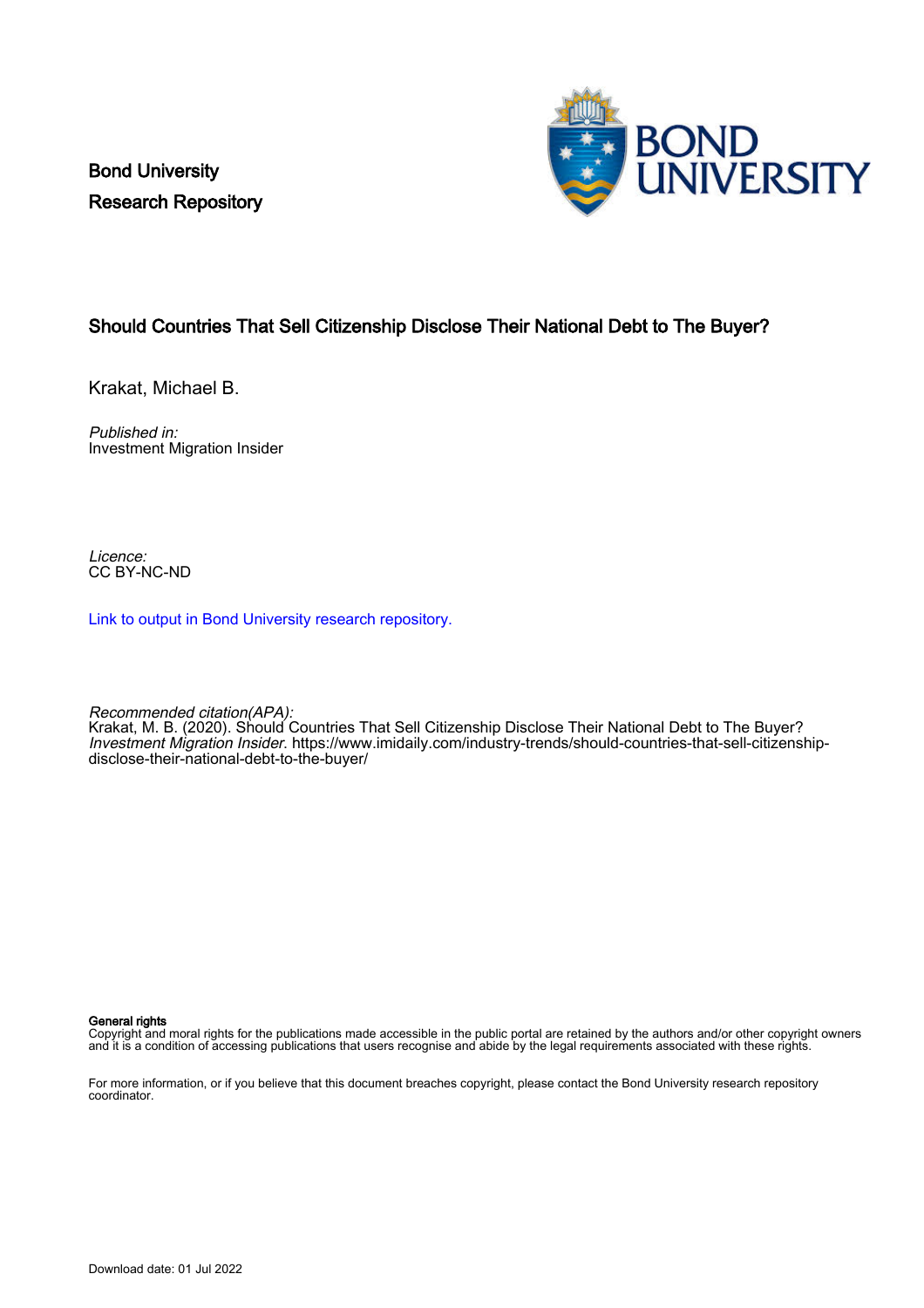This article has previously been published in the *Investment Migration Insider* (2020) September 27th, available at https://www.imidaily.com/industry-trends/should-countriesthat-sell-citizenship-disclose-their-national-debt-to-the-buyer/. (Last accessed March 6th 2021). ©2021

# 'Should Countries That Sell Citizenship Disclose Their National Debt to The Buyer?' (2020) September 27<sup>th</sup>, *Investment Migration Insider*

Michael B. Krakat

### **Introduction**

We are living in exceptional times; debt burdens are high and the need for revenue is dire. Citizenship by Investment (CBI) laws allow the sale of citizenship without substantial naturalization periods, a contested – but overall effective – way to address sovereign financial predicaments.

Yet, CBI is itself but one aspect of the broader concept of citizenship. Citizenship comes with multiple overlapping  $-$  and at times deeply conflicting  $-$  dimensions that are likely irreconcilable.

The national debt burden, for example, which is borne by the public, is one such potentially irreconcilable dimension. If you are a citizen, you are part of "the public" and, consequently, partly responsible for paying back the public's debt. Debt may be incurred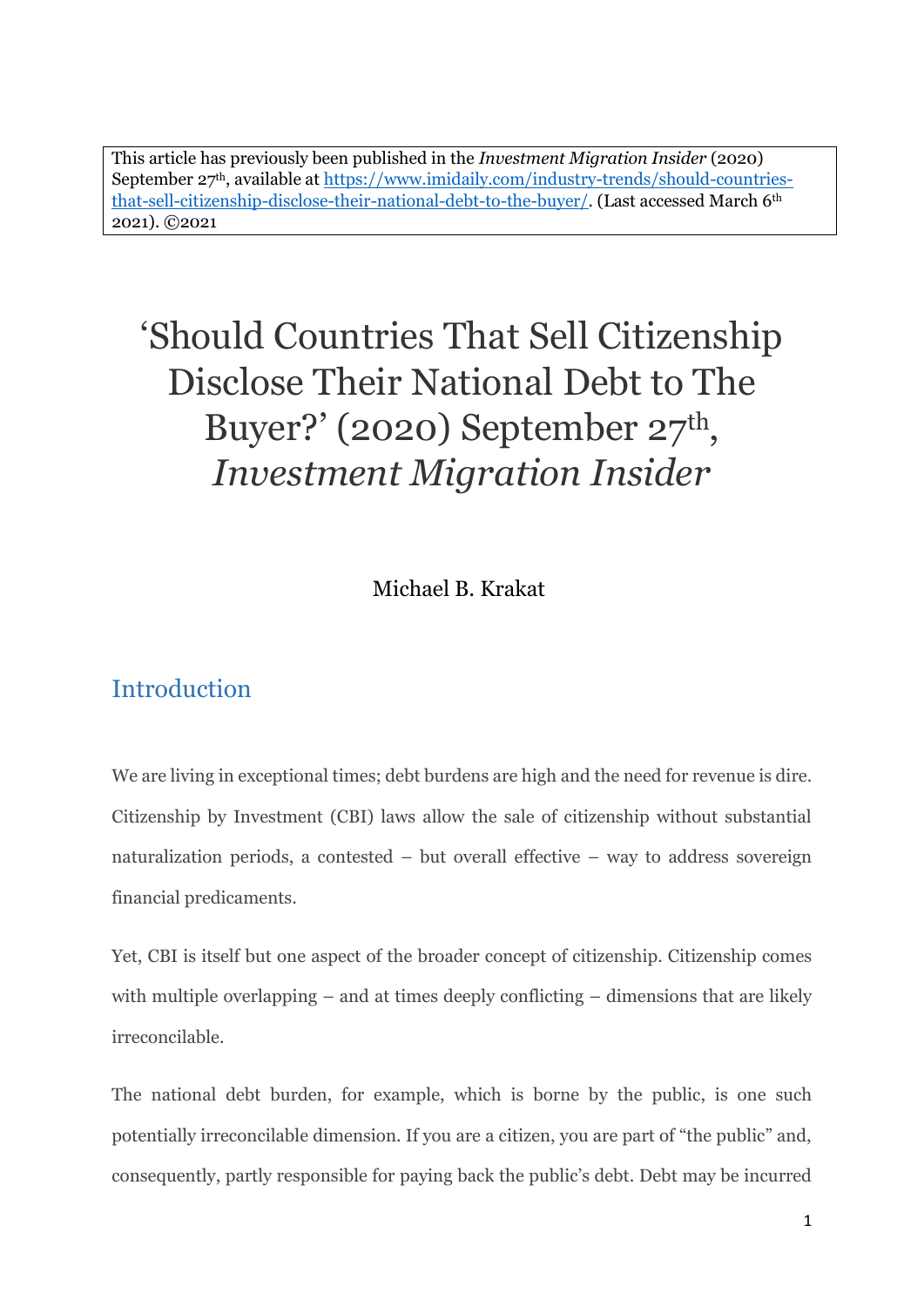individually, as well as in the name of a body politic. High levels of such public debt may lead to debt crises.

[ {*The following text on this page only did not appear in the Investment Migration Insider*} –

Buchanan's [Economic Theory of Clubs](https://www.jstor.org/stable/2552442?seq=1#metadata_info_tab_contents) (1965) is often evoked when writing about CBI. This theory relates to the private-public demarcations of a theory of co-operative membership and evaluations of new members as to economic systemic viability. CBI may introduce economic rivalry to citizenship, pertain to artificial scarcity of what is otherwise a political narrative of a public good for all. Buchanan introduced the analysis of club goods to bridge the chasm between private and pure public goods. For private goods, consumption rivalry and consequential exclusions from the polities as clubs are complete, while for pure public goods, consumption is usually non-rivalrous and exclusion is not possible. CBI appears to be have found some middle ground.

Any notions of economic viability and whether a new arrival is economically beneficial to an existing paradigm must equally apply for the purchaser when ascertaining the 'right' country of choice and of 'economic convenience' compared to that individual's economic status.

The question about disclosure of national debt is thus a mere rhetorical one: As much as the selling state is interested in the criminal history of the passport purchaser and the ability to pay citizenship's price, the purchaser is to consider the economic dimensions of the public 'club' or polity they are joining, with existing factors and parameters. The entirety of relevant economic facts should thus ideally becoming disclosed at the time passports are sold, and lower debts and debt ceilings may add to the attractiveness of a CBI program.]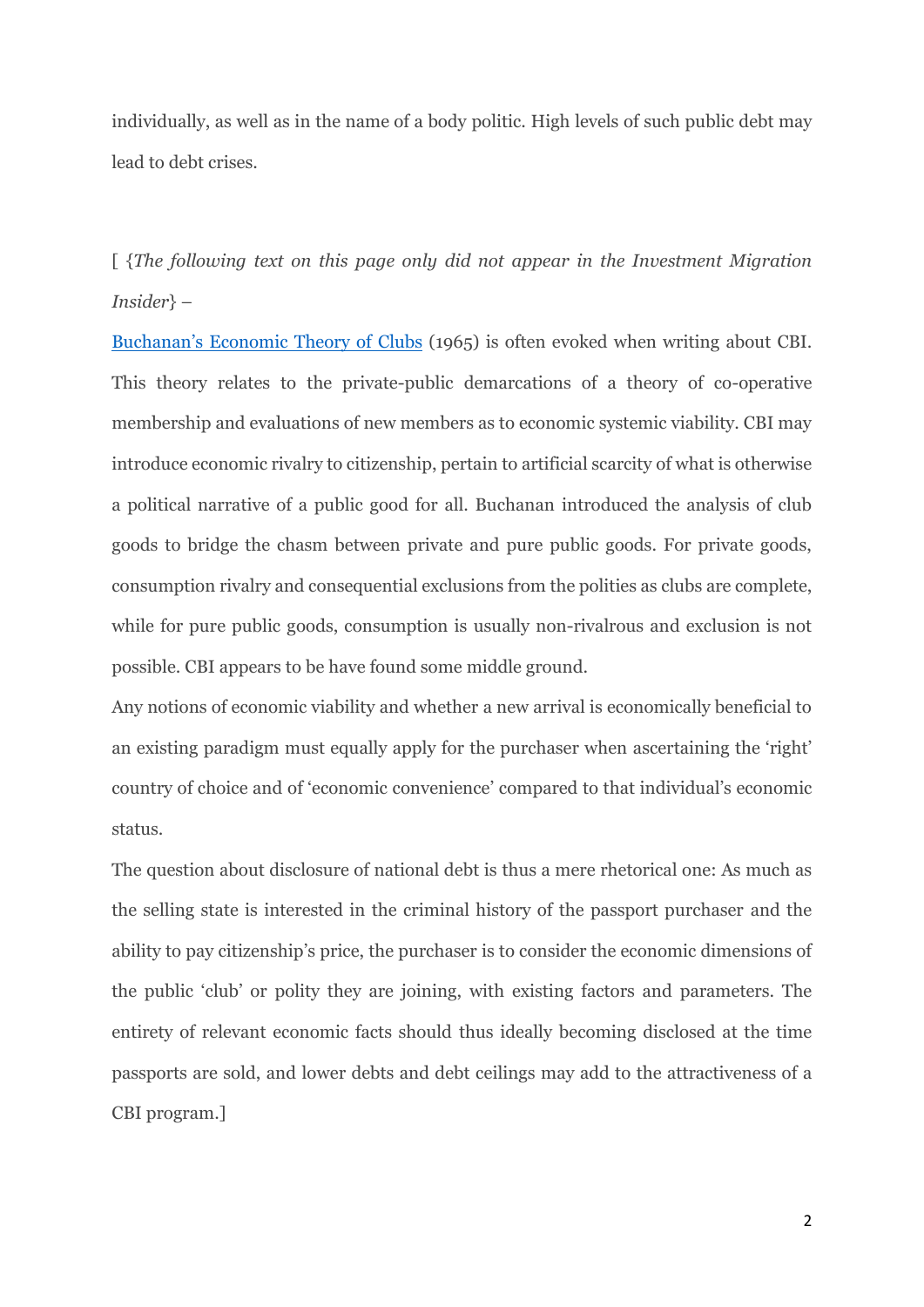#### Careful what club you join

The matter of debt applies, of course, to *all* nations. What is of particular concern are the bail-outs of some creditors and private debt becoming public over time, being repayable through existing or novel regimes of taxation imposed. Likewise, bail-ins are measures where the end, a nationally sound economy, seems to justify the means at the expense of the individual investor. Although the circumstances may differ, the 2013 Cypriot deposit haircuts come to mind.

National debt refers to the total amount the government has borrowed over time (and not yet repaid). The national debt is usually measured as a percentage of the gross domestic product, the 'debt to GDP ratio'. Such sovereign debt may find its expression as per-capitadebt, at least somewhat indirectly impacting or becoming assigned to citizens. Both national debt and government deficits may impact or even prevent private investment, adversely affect interest rates, capital structure, exports, as well as unfairly disadvantage future generations through higher taxes and inflation.

In the CBI bargain, one would surely hope that the overall economic viability of the selling state is sound and not 'defunct by debt' from the beginning of the engagement. When entering into any such pre-existing, shared (and not necessarily sustainable) debt, the risk for indeterminate outcomes may materialise in economic as well as political instability at some time in the future. As the contracts for citizenships include aspects or remnants of a social contract, realistically, all possible consequences of such an important decision should be considered.

#### The potential for asymmetric social contracts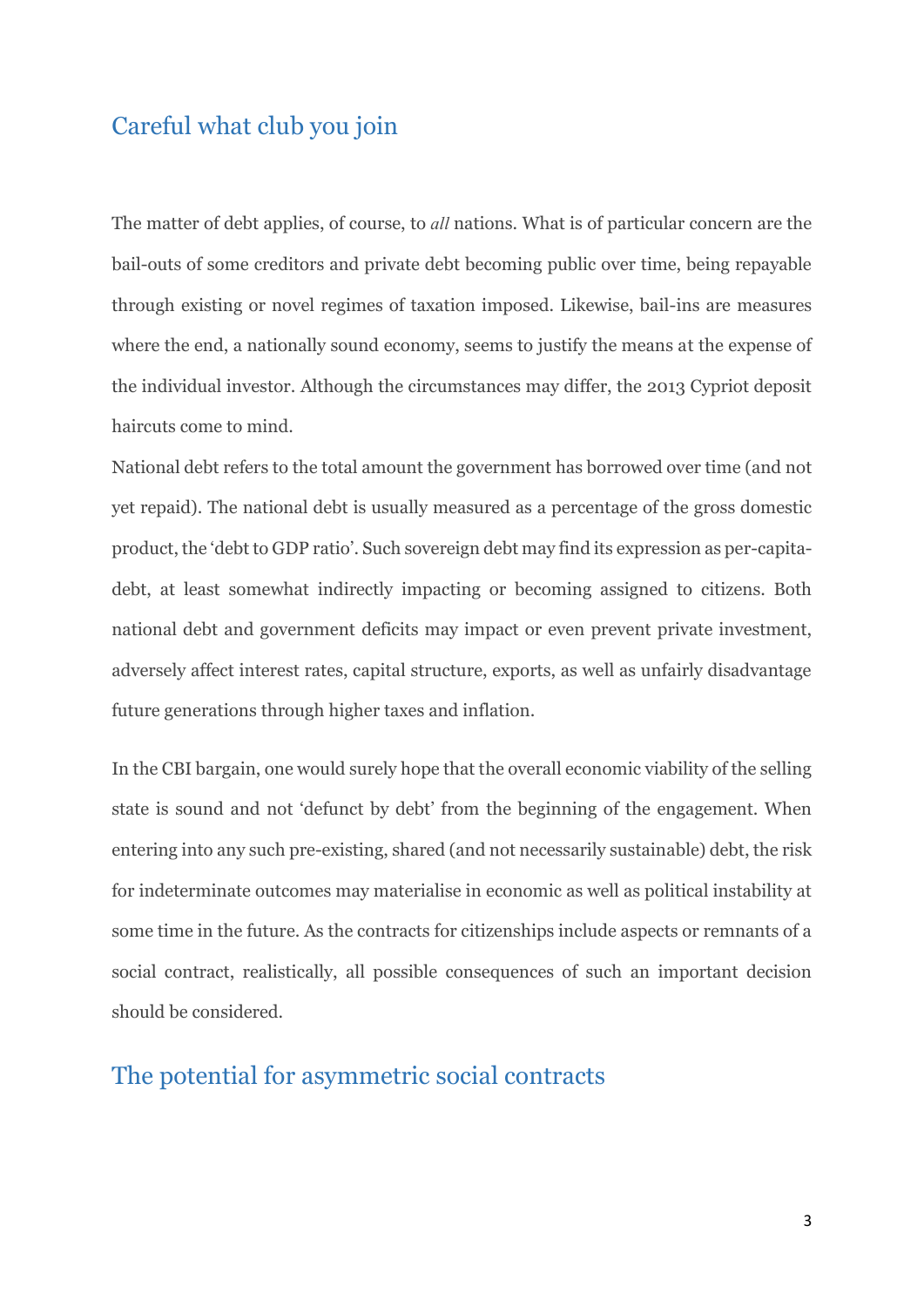Any undisclosed substantial national debt accrued before the purchase, especially visà-vis non-sophisticated parties in the passport bargain, may become an issue of fairness in the law of contract.

At the time of contracting, bargaining inequality may apply as to essential information pertaining to the sale of citizenship. Matters should not be assumed unless they are clearly understood in the terms and conditions in the contract for a new passport. In other words, do heightened requirements as to disclosure apply to membership bargains? Should the national debt, together with other important information, perhaps become a mandatory factor of disclosure by the selling state, akin to due diligence processes imposed on the purchaser?

Investor citizens may, in some circumstances, appear to fall short of 'full' citizenship status when it comes to the publishing of personal details on a register, the requirement to maintain an investment, or when facing limitations as to the active engagement in political office or, passively, in regards to voting.

On the other hand, CBI purchasers will likely be viewed as full citizens when it comes to a citizenry's shared obligations, becoming committed from the juridical second of the purchase. This may include the factor of common debt. It is highly unlikely that the citizenship purchaser has, with their initial substantial payment, paid off all (including future) obligations or been insulated from a change in further revenue needs through taxation or otherwise.

Individual freedom from debt, however incurred, may in certain circumstances become a pre-condition for global mobility because states are able to prevent personal travel until the individual debt to the polity is paid off.

4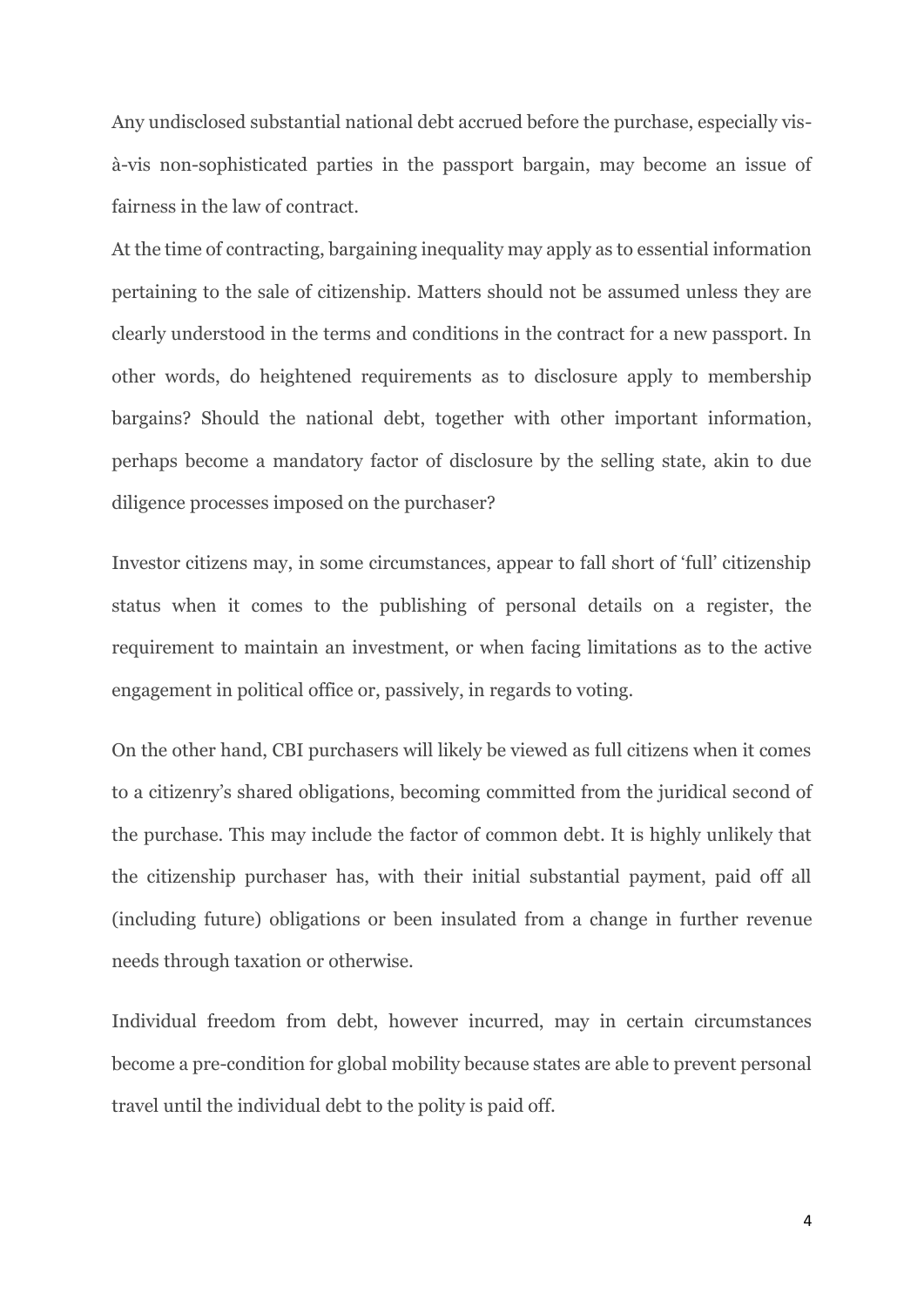CBI strategies should thus not merely concern themselves with the ease of entry through the key of an investment as payment, but also with the personal socioeconomic investment in the polity and its mid- and long term viability, as well as with the existing and changing rules pertaining to [exiting](https://www.imidaily.com/north-america/record-numbers-of-americans-renouncing-citizenships-has-nothing-to-do-with-the-pandemic/) a polity.

#### Do your homework

Pre-contract research into the financial foundations of a country offering instantaneous CBI naturalization is crucial, as there will be no time to find out about cracks, silent wealth confiscations, or impending economic collapse through years of residence. Ordinary substantive naturalization periods, much like engagement periods before the actual marriage that allow a prospective husband or wife to learn something of their partners' debts, would allow the migrant time for research to ascertain whether the polity of choice is actually the one so desired. In the extremely short or even nonexistent/waived periods of naturalization under CBI, this time of acclimatization no longer exists.

With the looming COVID19 global debt, worldwide interconnectedness of financial architectures, and the difficulty of effectively insulating any country from crisis, it has likewise become increasingly difficult to viably question RCBI as a sovereign practice.

CBI purchasers may greatly contribute to the prosperity of a polity. The positive mirror image of sovereign debt is "sovereign equity". Christian Kalin, who coined that term, correctly points out that investment migration is an important tool to enhance sovereign equity and general financial independence of states.